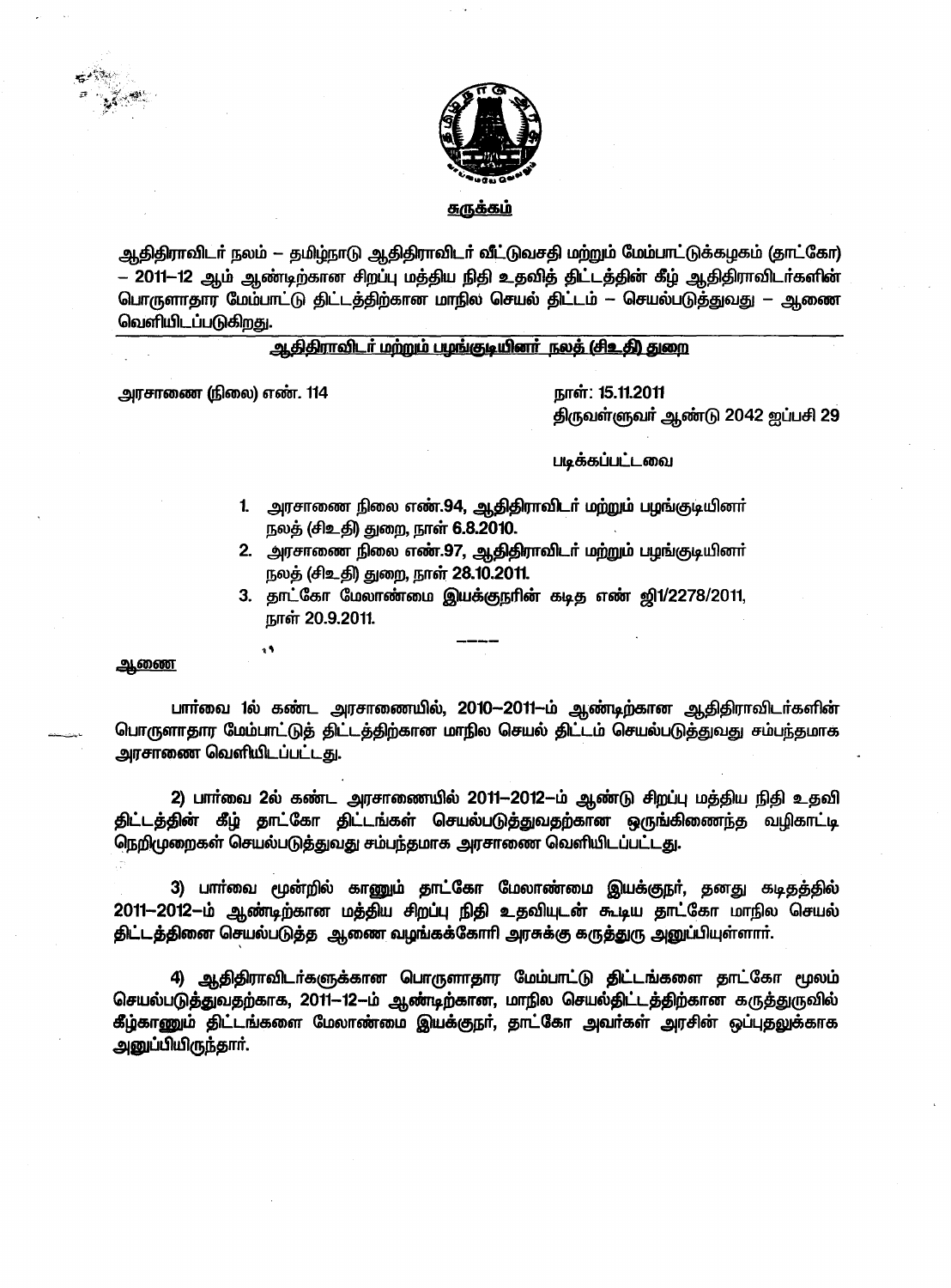| வ. எண்                  | திட்டம்                                                                              |  |  |  |  |  |  |  |
|-------------------------|--------------------------------------------------------------------------------------|--|--|--|--|--|--|--|
| l.                      | தனிநபர் கடன் திட்டம்                                                                 |  |  |  |  |  |  |  |
| 1                       | நிலம் வாங்குதல் மற்றும் நிலம் மேம்பாட்டுத் திட்டம்                                   |  |  |  |  |  |  |  |
| $\overline{2}$          | தொழில் முனைவோருக்கான வளர்ச்சி திட்டம்                                                |  |  |  |  |  |  |  |
| $\overline{3}$          | மின்சலவை இயந்திரம்                                                                   |  |  |  |  |  |  |  |
| $\overline{\mathbf{4}}$ | பயனீயா் வாகனம்                                                                       |  |  |  |  |  |  |  |
| 5                       | சுமை வாகனம்                                                                          |  |  |  |  |  |  |  |
| $\overline{6}$          | காலனி தயாரித்தல்                                                                     |  |  |  |  |  |  |  |
| $\overline{7}$          | இதர பொருளாதார செயல்பாடுகள்                                                           |  |  |  |  |  |  |  |
| 8                       | என்.எஸ்.எப்.டி.சி. வாகனம்                                                            |  |  |  |  |  |  |  |
|                         | இளைஞாகளுக்கான கயவேலை வாய்ப்புத் திட்டம்                                              |  |  |  |  |  |  |  |
| 9                       | சித்த மருத்துவா                                                                      |  |  |  |  |  |  |  |
| 10                      | பல் மருத்துவா்                                                                       |  |  |  |  |  |  |  |
| 11                      | வாகனம் மற்றும் இதர                                                                   |  |  |  |  |  |  |  |
| И.                      | சுய உதவிக் குழுக்களுக்கான நிதியுதவி                                                  |  |  |  |  |  |  |  |
| 12                      | சுய உதவிக்குழுக்களுக்கான சுழல் நிதி (4000 சுய உதவி குழு)                             |  |  |  |  |  |  |  |
| 13                      | சுய உதவிக் குழுக்களுக்கான பொருளாதாரக் கடன் திட்டம்                                   |  |  |  |  |  |  |  |
| $\mathbf{m}$            | தனிநபருக்கு வழங்கப்படும் நிதியுதவி                                                   |  |  |  |  |  |  |  |
| 14                      | மின் இணைப்பு விரைந்து பெறும் திட்டம்                                                 |  |  |  |  |  |  |  |
| 15                      | நலநிதி                                                                               |  |  |  |  |  |  |  |
| 16                      | இந்திய குடிமைப் பணி முதன்மை தேர்வில் தேர்ச்சி பெற்றவருக்கு வழங்கப்படும்<br>நிதியுதவி |  |  |  |  |  |  |  |
| 17                      | சட்டப் பட்டதாாிகளுக்கு தொழில் தொடங்க வழங்கப்படும் நிதியுதவி                          |  |  |  |  |  |  |  |

5) தாட்கோ மூலம் செயல்படுத்தப்படும் திட்டங்களை செம்மையாக நடைமுறைப்படுத்துவதற்குத் தேவையான வழிமுறைகள் மேலே பார்வை இரண்டில் படிக்கப்பட்ட அரசாணையில் வெளியிடப்பட்டுள்ளது. இத்திட்டமானது ஆதிதிராவிடர்களின் மக்கள் தொகை மாவட்டத்தில் உள்ள உள்ளூர் மற்றும் அந்தந்த வளங்களின் அடிப்படையில் வடிவமைக்கப்பட்டுள்ளது. ஆதிதிராவிடர்களுக்கான பொருளாதார மேம்பாட்டிற்காக, தமிழ்நாடு ஆதிதிராவிடர் வீட்டுவசதி மற்றும் மேம்பாட்டுக்கழகத்தின் 2011–12 --ம் ஆண்டிற்கான மாநில செயல்திட்டத்திற்கான கருத்துரு, ரூ.208.67 ரூ.132.72 கோடி பருவக் கடன்) அளவில் 90,580 நபர்கள் பயனடையும் வகையில் தயாரிக்கப்பட்டு, அரசின் ஒப்புதலுக்கு மேலாண்மை இயக்குநர், தாட்கோ அவர்கள் அனுப்பியுள்ளார்.

 $\tilde{a}$  $\frac{1}{\sqrt{2}}$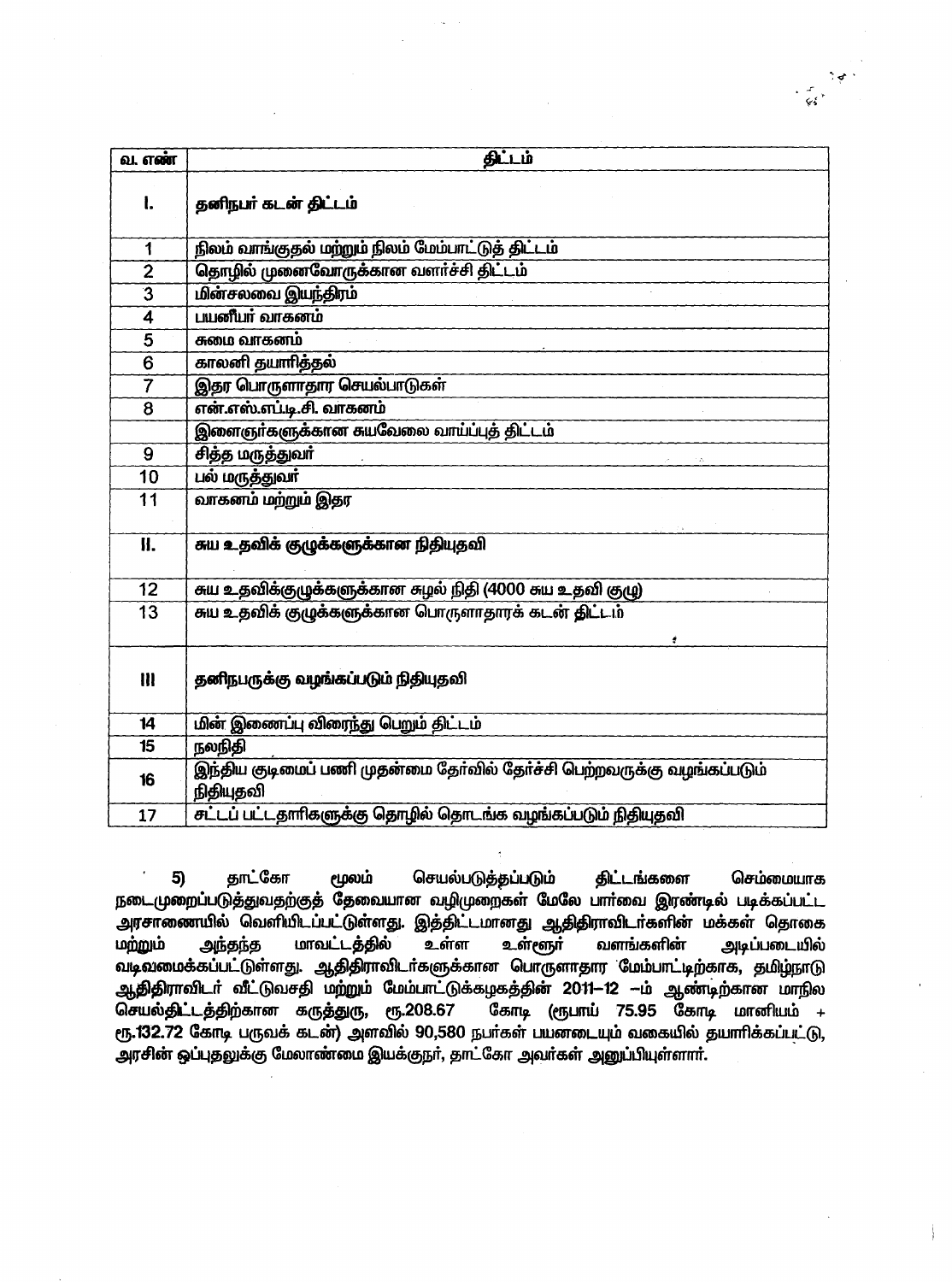6) 2011–12–ம் ஆண்டில், 90,580 ஆதிதிராவிட நபர்கள் பயனடையும் வகையில் ரூ.208.67 கோடியில் (ரூபாய் 75.95 கோடி மானியம் + ரூ.132.72 கோடி பருவக் கடன்) செயல்படுத்தப்படவுள்ள ஆதிதிராவிடா்களின் பொருளாதார மேம்பாட்டிற்கான திட்டங்களை கொண்ட மாநில செயல் திட்டத்திற்கான கருத்துருவை அரசு கவனமுடன் பரிசீலித்து, 2011--12-ம் ஆண்டிற்கான சிறப்பு மத்திய நிதியுதவி ரூ.75.95 கோடி நிதியுதவியுடன் பல்வேறு பொருளாதார மேம்பாட்டுத் திட்டங்களை தாட்கோவின் மூலம் செயல்படுத்த கீழ்கண்ட நிபந்தனைகளுடன் ஏற்கலாம் என அரசு ஆணையிடுகிறது.

- பயனாளிகளை தேர்வு செய்யும் போதும், **O** திட்டங்களை செயல்படுத்தும் போதும் கிட்டத்தின் பயன் அதிகபட்ச பயனாளிகளை சென்றடையும் வண்ணம் பார்த்துக்கொள்ள வேண்டும் என மேலாண்மை இயக்குநா் தாட்கோவை கேட்டுக்கொள்ளலாம்.
- வங்கிகள் திட்டத்திற்கான (ii) கடனை வழங்கும்போ<u>து</u>, தாட்கோவும் திட்டத்திற்கான மானியத்தை பின்விடுப்பு Subsidy) வழங்க (Backend வேண்டும். மேற்காணும் பயன்களும் நிதியுதவியும் ஆதிதிராவிட **மக்களுக்கு** மட்டுமானதாகும்.
- $(i)$ ஒருங்கிணைந்த ஊரக வளர்ச்சி திட்டம் அல்லது வேறு ஏதேனும் திட்டங்கள் மூலம் பயன் பெறும் ஆதிதிராவிடர்கள் தாட்கோ மாநில செயல் திட்டத்தின் கீழ் செயல்படுத்தப்படும் பொருளாதார மேம்பாட்டு திட்டங்கள் மூலம் பயனடைகல் கூடாது.

7) மேலும் மேலாண்மை இயக்குநா், தாட்கோ அவா்கள் பயனாளிகளை தோ்வு செய்யும் போதும், திட்டங்களை செயல்படுத்தும் போதும், திட்டத்தின் பயன் அதிகபட்ச பயனாளிகளை சென்றடையும் வண்ணம் பார்த்து கொள்ள வேண்டும். மற்றும் வங்கிகள் திட்டத்திற்கான கடனை வழங்கும்போது, தாட்கோ திட்டத்திற்கான மானியத்தை வழங்க வேண்டும்.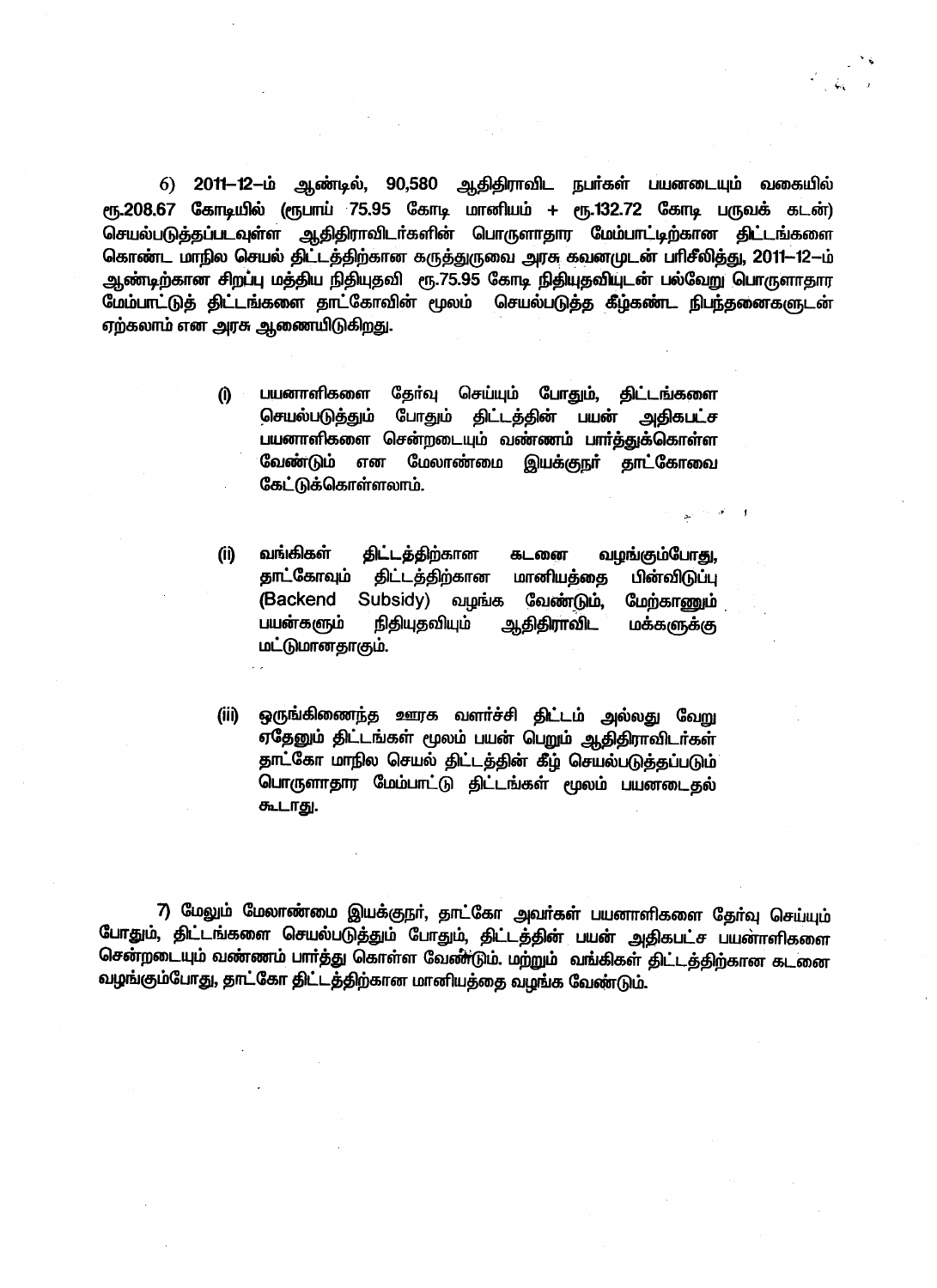## தாட்கோ மாநில செயல்திட்டம் -- 2011-- 2012

 $\boldsymbol{g}_t$ 

 $\mathbb{Z}_p$ 

| QT.<br>எண்   | திட்டம்                                               |                                                                                            | இலக்கு   |               | அலகுத்<br>தொகை<br>ளுபாப் | மானியம்<br>ஒரு<br>நபருக்கு | பருவக் கடன்<br>ஒரு நபருக்கு | மொத்த<br>மானியம் | மொத்த<br>பருவக்<br>கடன் | மொத்தம்<br>$(7+8)$ |
|--------------|-------------------------------------------------------|--------------------------------------------------------------------------------------------|----------|---------------|--------------------------|----------------------------|-----------------------------|------------------|-------------------------|--------------------|
|              |                                                       |                                                                                            | தனி நபர் | குழுக்<br>கள் | இலட்சத்<br>தில்)         | (ரூபாய் இலட்சத்தில்)       |                             |                  | (ரூபாய் கோடியில்)       |                    |
| $\mathbf{1}$ | $\overline{2}$                                        |                                                                                            | 3        |               | $\overline{\mathbf{4}}$  | 5                          | 6                           | $\overline{7}$   | 8                       | 9                  |
| 1.           |                                                       | தனிநபர் கடன் திட்டம்                                                                       |          |               |                          |                            |                             |                  |                         |                    |
| ௮            | நிலம் வாங்குதல் மற்றும் நிலம்<br>மேம்பாட்டுத் திட்டம் |                                                                                            | 100      |               | 7.50                     | 2.25                       | 5.25                        | 2.00             | 4.67                    | 6.67               |
| ஆட           | தொழில் முனைவோருக்கான<br>வளர்ச்சி திட்டம்              |                                                                                            |          |               |                          |                            |                             |                  |                         |                    |
| இ            | மின்சலவை இயந்திரம்                                    |                                                                                            | 100      |               | 4.00                     | 1.20                       | 2.80                        | 1.20             | 2.80                    | 4.00               |
| 厈.           | பயனிபா வாகனம்                                         |                                                                                            | 500      |               | 1.60                     | 0.48                       | 1.12                        | 2.40             | 5.60                    | 8.00               |
| 으.           | சுமை வாகனம்                                           |                                                                                            | 300      |               | 3.60                     | 1.08                       | 2.52                        | 3.24             | 7.56                    | 10.80              |
| <u>981.</u>  | காலனி தயாரித்தல்                                      |                                                                                            | 600      |               | 0.50                     | 0.15                       | 0.35                        | 0.90             | 2.10                    | 3.00               |
| எ.           | இதர பொருளாதார செயல்பாடுகள்                            |                                                                                            | 980      |               | 5.00                     | 1.50                       | 3.50                        | 14.75            | 34.25                   | 49.00              |
| ஏ.           | என்.எஸ்.எப்.டி.சி. வாகனம்                             |                                                                                            | 200      |               | 5.20                     | 1.56                       | 3.64                        | 1.56             | 3.64                    | 5.20               |
|              | மொத்தம்                                               |                                                                                            | 2780     |               |                          |                            |                             | 26.05            | 60.62                   | 86.67              |
|              | இளைஞர்களுக்கான சுயவேலை<br>வாய்ப்புத் திட்டம்          |                                                                                            |          |               | $\overline{\phantom{a}}$ |                            |                             |                  |                         |                    |
| அ            |                                                       | சித்த மருத்துவர்                                                                           | 50       |               | 1.00                     | 0.30                       | 0.70                        | 0.15             | 0.35                    | 0.50               |
| ஆ            |                                                       | பல் மருத்துவர்                                                                             |          |               | 5.00                     | 1.50                       | 3.50                        | 1.50             | 3.50                    | 5.00               |
| இ            | வாகனம் மற்றும் இதர                                    |                                                                                            | 450      |               | 5.00                     | 1.50                       | 3.50                        | 6.75             | 15.75                   | 22.50              |
|              |                                                       | மொத்தம்                                                                                    | 600      |               | 11.00                    | 3.30                       | 7.70                        | 8.40             | 19.60                   | 28.00              |
| $\mathbf{H}$ | நிதியுதலி                                             | சுய உதவிக் குழுக்களுக்காள                                                                  |          |               |                          |                            |                             |                  |                         |                    |
|              | அ                                                     | சுய<br>உதவிக்குழுக்களுக்கான<br>சுழல் நிதி (4000 சுய உதவி<br>குழு                           | 60000    | 4000          | 0.60                     | 0.10                       | 0.50                        | 4.00             | 20.00                   | 24.00              |
|              | $\clubsuit$                                           | சுய உதவிக்<br>குழுக்களுக்கான<br>பொருளாதாரக் கடன்<br>கிட்டம்                                | 19500    | 1300          | 5.00                     | 2.50                       | 2.50                        | 32.50            | 32.50                   | 65.00              |
|              |                                                       | மொத்தம்                                                                                    | 79500    |               | 5.60                     | 2.60                       | 3.00                        | 36.50            | 52.50                   | 89.00              |
| Ш.           | தனிநபருக்கு வழங்கப்படும்<br>நிதிபுதவி                 |                                                                                            |          |               |                          |                            |                             |                  |                         |                    |
|              | அ                                                     | மின் இணைப்பு விரைந்து<br>பெறும் திட்டம்                                                    | 1000     |               | 0.10                     | 0.10                       |                             | 1.00             | $\blacksquare$          | 1.00               |
|              | ஆ                                                     | நலநிதி                                                                                     | 6000     |               | 0.05                     | 0.05                       |                             | 3.00             | $\equiv$                | 3.00               |
|              | இ                                                     | இந்திய குடிமைப் பணி<br>முதன்மை தேர்வில்<br>தேர்ச்சி பெற்றவருக்கு<br>வழங்கப்படும் நிதியுதவி | 200      |               | 0.25                     | 0.25                       |                             | 0.50             |                         | 0.50               |
|              | Æ                                                     | சட்டப் பட்டதாரிகளுக்கு<br>தொழில் தொடங்க<br>வழங்கப்படும் நிதியுதவி                          | 500      |               | 0.10                     | 0.10                       |                             | 0.50             |                         | 0.50               |
|              |                                                       | மொத்தம்                                                                                    | 7700     | 5300          |                          |                            |                             | 5.00             |                         | 5.00               |
| மொத்தம்      |                                                       | 90580                                                                                      |          |               |                          |                            | 75.95                       | 132.72           | 208.67                  |                    |